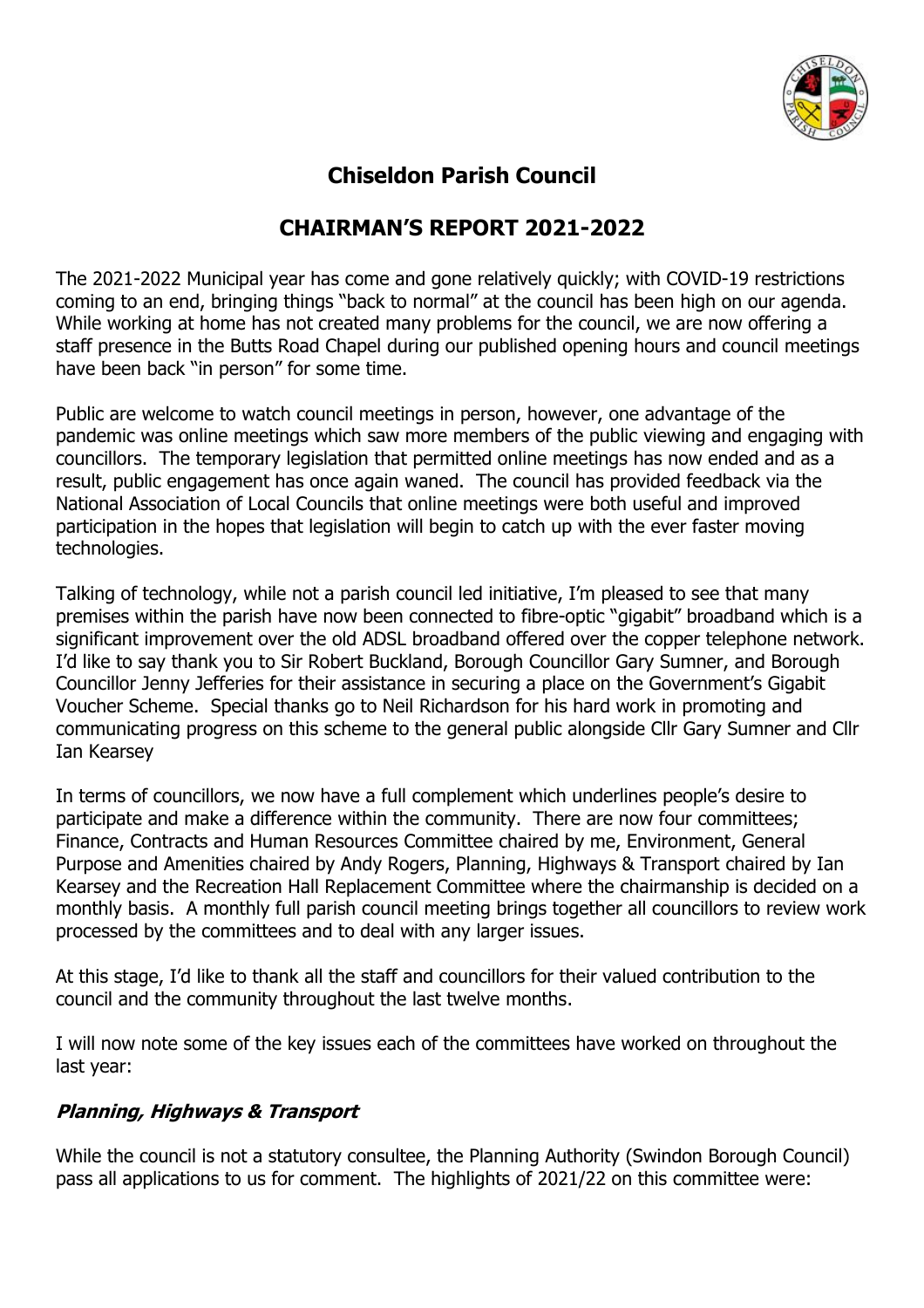

- Continued objection to the use of Wroughton Airfield by an aggregate company around its location in the AONB and the traffic generated. This will be brought to a public inquiry in May of this year.
- Approval of a replacement data centre at the top of Brimble Hill including liaison with the developers and construction company throughout.
- Further requests made to SBC concerning traffic on B4005, further pressure to investigate a weight limit and requests made to repair the ever-deteriorating road surface on New Road and Hodson Road.
- Reiteration of our response to the housing development off Berricot Lane which is to go to appeal.
- Various anti-speeding measures including the installation of Speed Indicator Displays in Badbury.

Cllr Ian Kearsey will provide his own, more detailed report for the public.

#### **Finance, Contracts and Human Resources Committee**

With the increased cost of living, the council was careful to try to minimise any potential increase in precept and, with the use of a small amount of unallocated reserves, precept remained static at £143,000. The addition of homes within Burderop Park meant that this amount was divided across a larger number of premises and this therefore showed on the SBC Council Tax Demand as a 7.5% decrease. While this is a good news story, the council is beginning to see pressure on costs and therefore an increase in precept in the 2023/24 municipal year looks more and more likely.

Other work within the committee has been business as usual with the various staffing and finance matters being managed throughout the year. One significant change was to our main bankers; we changed from Santander to Unity Bank which now allows us to make payments via faster payments rather than by cheque and avoids the constant passing of the cheque book between councillors to authorise payments.

## **Environment, General Purpose and Amenities Committee**

Cllr Andy Rogers took over the helm of the EGPA committee this year to continue the good work that Cllr Chris Rawlings has done for many years. Repairs to the recreation hall and chapel, a replacement path in the cemetery and a new flooring in the Castle View Play Area are just some of the important achievements of this committee in the previous year.

Andy will produce his annual report separately which will give more detail.

## **Recreation Hall Replacement Committee**

The existing recreation ground was allocated in the late 1960s and the existing recreation hall, a temporary "portacabin" type structure was erected in the early 2000s. The building is at the end of life and needs replacement, and at the same time the population of Chiseldon Parish increased by 55.6% between 2001 and 2019.